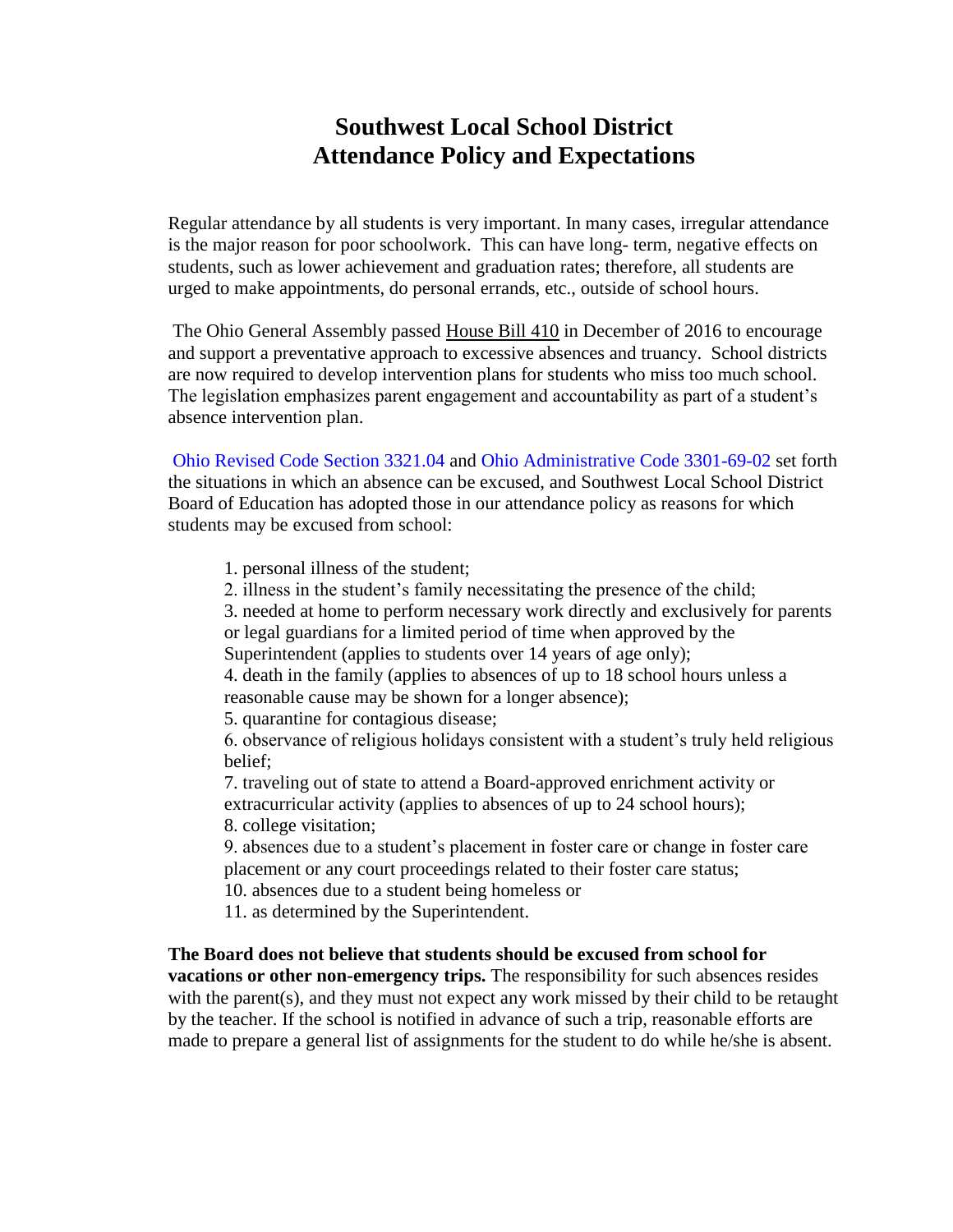## **Excessive Absenteeism and Truancy**

Student absences and tardies are recorded in HOURS, now, under HB410, as opposed to DAYS. Excessive absenteeism is described as:

- 1. A student is absent 38 or more hours in one school month with or without a legitimate excuse; or
- 2. A student is absent 65 or more hours in one school year with or without a legitimate excuse.

Habitual truancy is described as:

1. A student is absent 30 or more consecutive hours without a legitimate excuse;

2. A student is absent 42 or more hours in one school month without a legitimate excuse; or

3. A student is absent 72 or more hours in one school year without a legitimate excuse.

When the Board of Education determines that a student has been truant and that the parent, guardian or other person having care of a child has failed to ensure the child's attendance at school, State law authorizes the Board to require the parent to attend a specified educational program.

This program has been established according to the rules adopted by the State Board of Education for the purpose of encouraging parental involvement in compelling the child's attendance at school.

On the request of the Superintendent, or when it comes to the attention of the school attendance officer or other appropriate officer of the District, the designated officer must investigate any case of supposed truancy within the District and must warn the child, if found truant, and the child's parent in writing of the legal consequences of being a "habitual" truant.

The parent is required to have the child attend school immediately after notification. If the parent fails to get the child to attend school, the attendance officer or other appropriate officer, if directed by the Superintendent or the Board, must send notice requiring the child's parent to attend a parental education program.

Regarding "habitual truants," the Board must take as an intervention strategy any appropriate action contained in Board policy.